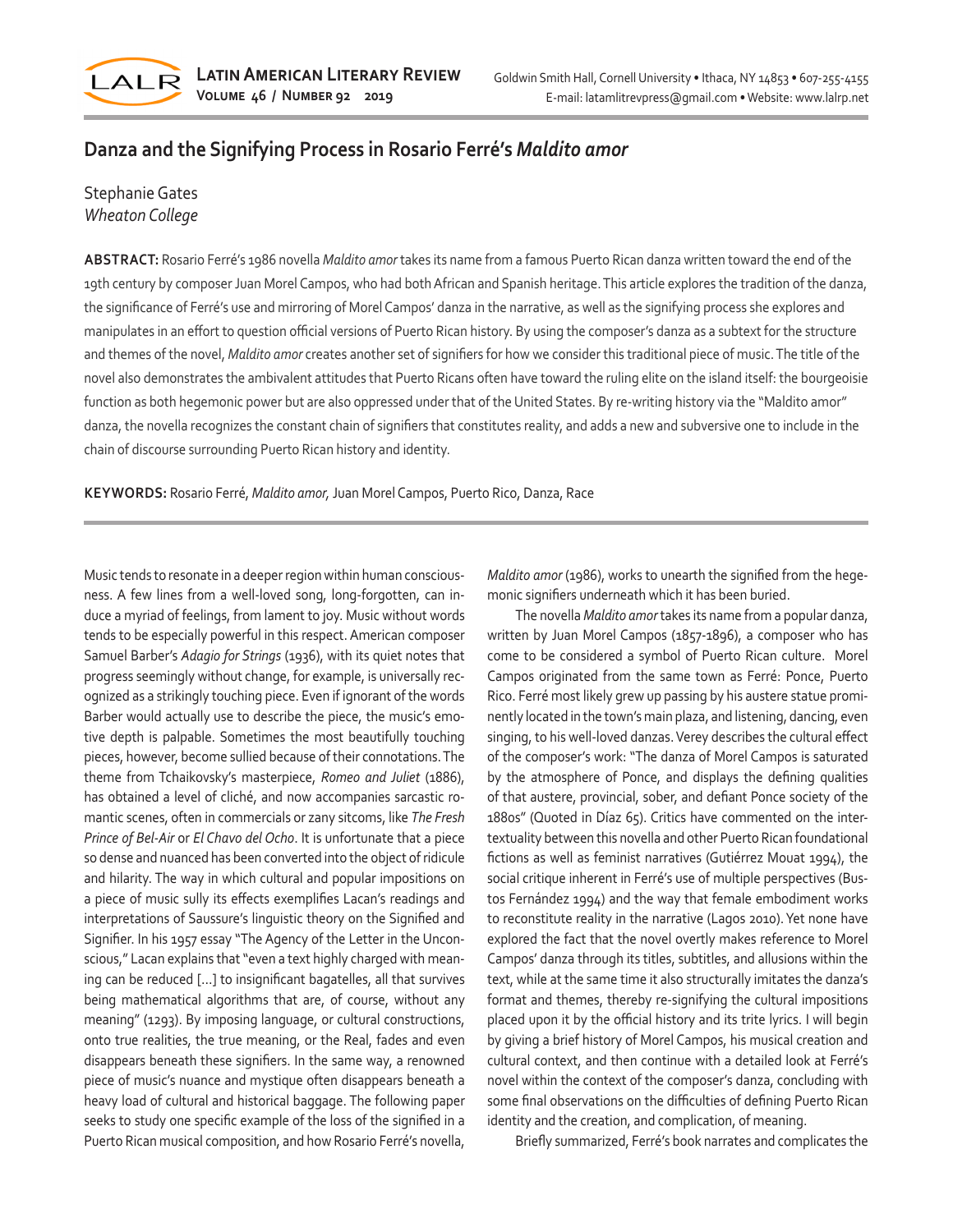story of the supposedly illustrious founding father Don Ubaldino De La Valle of the town of Guamaní and his defense of the last *cañería,*  or sugar mill, called the Central Justicia, from greedy American businessmen of the competing Central Ejemplo, who were in the process of overtaking the sugar economy in the decades following the Spanish-American War (1898). In the style of Akira Kurosawa's acclaimed film, *Rashomon* (1950)*,* Ferré's narrative complicates the official version of history, as narrated by novelist Don Hermenegildo, whose character represents an obvious parody of the writers of Romantic foundational fictions of the 19th and early 20<sup>th</sup> centuries. The De La Valle history is told from a variety of perspectives which confound the reader's understanding of the story of the Don Ubaldino: ultimately it is the voices of two black women—Gloria and Titina—that unearth the realities behind Hermenegildo's misleading narrative. Over the course of the novella, the family secret is revealed: Don Ubaldino's father was not Spanish, as the official narratives recount, but rather has African heritage, which the family has taken great pains to hide.

Invaded by the Spaniard Ponce de León in 1509, Puerto Rico didn't break ties with Spain until almost four centuries later in 1898, at which point it fell subject to a different imperial power, that of the United States. A constant topic in current Puerto Rican politics is the island's relationship with the United States (García 1624). In the 19<sup>th</sup> century, while the majority of Spanish America was achieving independence and national autonomy, creating national narratives, or "foundational fictions" as Doris Sommer would call them, Puerto Rico seemed to lag behind. Sommer notes that, "Romantic novels go hand in hand with patriotic history in Latin America. The books fueled a desire for domestic happiness that runs over into dreams of national prosperity; and nation-building projects invested private passions with public purpose" (7). The development of the musical movement of the danza in the 1860s provided one opportunity for Puerto Ricans to join in the task of constructing a national identity, despite the fact that they were still subject to imperial Spain. Although Puerto Rico does have its writers of foundational narratives, such as the 19<sup>th</sup> century Romantic poet José Gautier Benítez (1851-1880), Ferré modeled her novella structurally after the Morel Campos danza, in part perhaps due to the fact that it resists easy categorization into Sommer's description of how other Latin American countries of the moment were constructing their national identities. In her prologue to *Maldito amor,* Ferré mentions three Puerto Rican foundational writers whom she appears to parody in the text through the portrayal of Don Hermenegildo, namely Benítez, as well as writer and advocate for independence Luis Lloréns Torres (1876-1944), and father of the Puerto Rican independence movement, José de Diego (1866-1918). Yet, significantly, her decision to model the text after Morel Campos' danza, and ridicule these writers through the character of Don Hermenegildo, delegitimizes these writers' claims on Puerto Rican national identity.

In a chapter entitled "Puerto Rico: The Rise and Fall of the Danza as National Music", Edgardo Díaz Díaz and Peter Manuel discuss in detail the historical and cultural context of the danza's evolution in 19th century Puerto Rico: because of Spanish restrictions on commerce, "in the 1860s anticolonialism was widespread […] nationalism showed its pride in creole culture like the danza" (137). The danza combines popular music with European classical music, thus embodying the contradictions inherent to Puerto Rican identity (138). Juan Morel Campos was especially appealing to Puerto Ricans of all social strata because of his ability to combine styles of "ballroom ensembles, salon pianists, and humble street musicians" (140). Composer Héctor Campos Parsi described Morel Campos' music in the following way: "he used the danza as a great social leveler bringing to high society the picaresque rhythms of the people and to the people the rich harmonic conception and formal complexity of the salon danza. He was the great synthesizer of all the musical currents of the age" (317). Taking into account these observations on Morel Campos' eclectic creation of the danza, it becomes evident that his artwork was complex and profound. Indeed, the act of listening to a recording of Morel Campos' original piece has that visceral effect of inspiring emotion that many musical masterpieces share. What's more, the lack of signifiers leaves the piece subject to a variety of interpretations, depending on the listener's reception, something essential to a novel that "examina la posibilidad de construir mundos alternativos cuestionando el acto narrativo en sí" (Bustos Fernández 22).

Despite the cultural relevance and eclectic background of Morel Campos' influences, over time, his "Maldito amor" danza gradually lost its effects of nuance and profundity in the signifying process through the hegemonic claim to his music as a tool for national propaganda. A somewhat clichéd eight stanzas of lyrics, obviously imitating Romantic themes, were written to accompany his danza. Once one hears the danza with the words, it becomes almost impossible to disassociate the words from the piece. In this instance, the music was reduced to the Symbolic, to a forced meaning or category. In addition, the fact that these lyrics were written to undermine Afro-Puerto Rican Morel Campos' creation also points to deeper issues of racism and Eurocentrism in Puerto Rican society. A common Puerto Rican adage goes, "Todo el mundo es igual sin trato especial," which signifies the cultural tendency and pressure to ignore one another's racial and ethnic backgrounds. At first glance, this seems a noble ideal, but the problem lies in that Afro-Puerto Ricans often are pressured to undervalue and suppress their African heritage. This emphasis on an imagined ethnic sameness pushes mainstream Puerto Rican society to ignore the racial problems that exist in their country (Quiñones Rivera 163). This gives the imposition of lyrics on Morel Campos' piece greater cause for suspicion, because one supposes that what motivated it were the racial biases of the dominant and subjugating white and mestizo Puerto Rican race and their discrimination of Afro-Puerto Ricans. This fact, and what has become of his danza, is what leads us to the piece's relevance in Rosario Ferré's short novel.

The novella is divided into eight brief sections, which mirror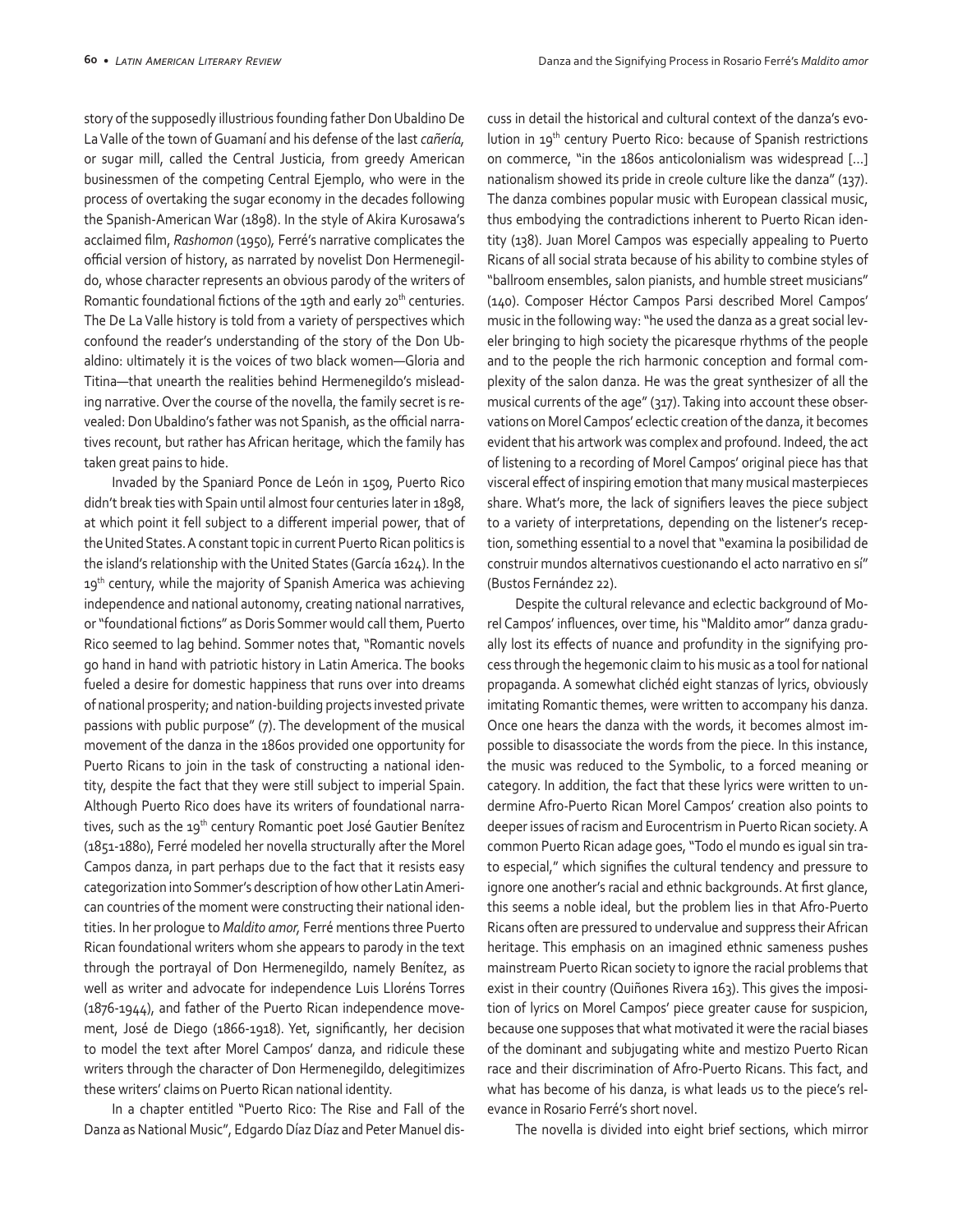the format of the lyrics imposed on Morel Campos' danza, which was divided into eight stanzas. It seems that Ferré's tale seeks to sing Morel Campos' piece in narrative form. This assertion becomes even more plausible considering Díaz and Manuel's detailed description of the typical Morel Campos danza: almost all of his danzas share the same schematic structure, which the Ferré text mimics. In what follows, I will enumerate these sections of the "Maldito amor" danza, exploring their connections with the book of *Maldito amor,* and conclude with some observations on the significance of these parallels to Puerto Rican culture and society.

Morel Campos' danzas generally begin with "an eight bar *paseo,* repeated once, often in straight, unsyncopated […] notes, with a sort of annunciatory character" (Díaz and Manuel 142). The first section of the song, then, is the most straightforward, transparent, and comprehensible. The first two chapters of Ferré's novel could be considered as textual interpretations of the *paseo* section of Morel Campos' piece. The first tells of the village of Guamaní, praising its natural beauty and cultural elitism, in the style of the Latin American romantic novelist. The second recounts a typical tragic romantic narrative of foundations: Doña Elvira, the *perfecta casada* suffers and dies because of her despotic husband, Don Julio, whose avarice and callous attitude toward her cause her to despair. Miraculously, don Ubaldino, the great founding father of Guamaní manages to be born before Doña Elvira expires, "clamando inútilmente por la extremaunción" (26). These two sections are told in the voice of Don Hermenegildo's romantic novel; his clichéd prose describes the well-known story of the ideal Puerto Rican: the one with *buen gusto*, who studied in Paris, is a devout Catholic, and dresses in the latest fashions. Like the beginning of Morel Campos' danza, these two chapters are predictable, mainstream, and familiar to the typical reader of the Spanish American novel: "nos apoyábamos en nuestra lucha diaria por hacer producir al máximo nuestras haciendas, nuestros hijos estudiaban en Europa y nuestras hijas aprendían las virtudes excelsas de la maternidad" (18). The women are what woman should be according to bourgeois standards: feminine and maternal. The same goes for the men, who are satisfactorily virile, described as strong fighters and shrewd businessmen. Here Hermenegildo quotes the Puerto Rican Romantic poet, "nuestro gran Gautier," clinching the fact that his narration pays tribute to national hegemonic pride. To make the parallel with the Morel Campos piece even more overt, in the second section, Ferré cites in its entirety the first stanza that had been written for his "Maldito amor":

Ya tu amor / es un pájaro sin voz, ya tu amor / se perdió en mi corazón. No sé por qué / fue marchita tu pasión y por qué murió sin flor, / y por qué no ardió.

Just as the stanza was imposed on Morel Campos' creation, Don Hermenegildo's narration is being imposed on the cultural identity of the people of Guamaní. Sommer spoke of the need for the

romantic narrative in constructing national identity in 19<sup>th</sup> century national literatures: "Romantic passion […] gave rhetoric for the hegemonic projects in Gramsci's sense of conquering the antagonist through mutual interest, or 'love,' rather than through coercion" (6). This is precisely what both the song lyrics and Don Hermenegildo's account recall: they represent an attempt to manufacture the consent of the masses, by enticing them to fall in love with their romantic narratives of national identity. Yet, this effort comes at a price—the Real is buried under the simplified constructions of the ruling class.

After the introductory *paseo* section of Morel Campos' danzas, the listener then encounters the "true body of the piece, in the form of two merengues" (Díaz and Manuel 142). This occurs in the second and third stanzas of the written lyrics for Morel Campos' piece, which are each repeated twice. What's more, these sections demonstrate striking parallels to sections three through six of Ferré's novel. In this section of the piece, the music suddenly becomes experimental and creative, breaking with the tone of the music that corresponds to the first section. A similar phenomenon occurs in the corresponding sections of the novel: Titina, the Afro-Puerto Rican slave from the De La Valle hacienda, interrupts Hermenegildo's illustrious narration with her *consulta*, telling him a story that leaves him "boquiabierto" (36). The lyrics of the stanza that correspond to the Titina chapter are as follows:

En sombra está, / sin morir, muriendo hoy, y mañana sin cesar, / ni reír ni gozar. En sombra estás, / en la fría sombra que te escondes / y permite tu alentar, trunco delirar.

The repetition of the word *sombra* relates literally and figuratively to Titina's monologue. *Sombra* can be translated as either "shadow" or "shade:" the lyrics refer to both the dark color of her skin as well as her ingenuous entreaty to Hermenegildo. Faithful to her master and mistress, Titina expects to be compensated for her loyal behavior, deluding herself into thinking that the pompous Don Hermenegildo will help her find justice. The chapter ends with Hermenegildo's judgments of Titina: he doubts the veracity of her tale and then romanticizes her as a Puerto Rican archetype, stripping away her subjectivity and the nuances of her identity (36). As a representative of hegemonic power, Hermenegildo does what has been done for centuries to placate the masses. In his reaction to her speech, he quickly converts her from a humanized to a narrativized figure: "[Titina] [e]stá igualita que antes. Ni una sola pasa blanca, ni un solo corresconde color ceniza salpica su densa secreta negra. Titina, la última esclava del pueblo, la criada sempiterna de los De la Valle. Titina la eterna" (37). These observations serve to mystify Titina as a human being, and her "dense black secret" imbues her with a sense of mystery, an aspect of otherness that was absent from the section where she was represented in the first person, in her own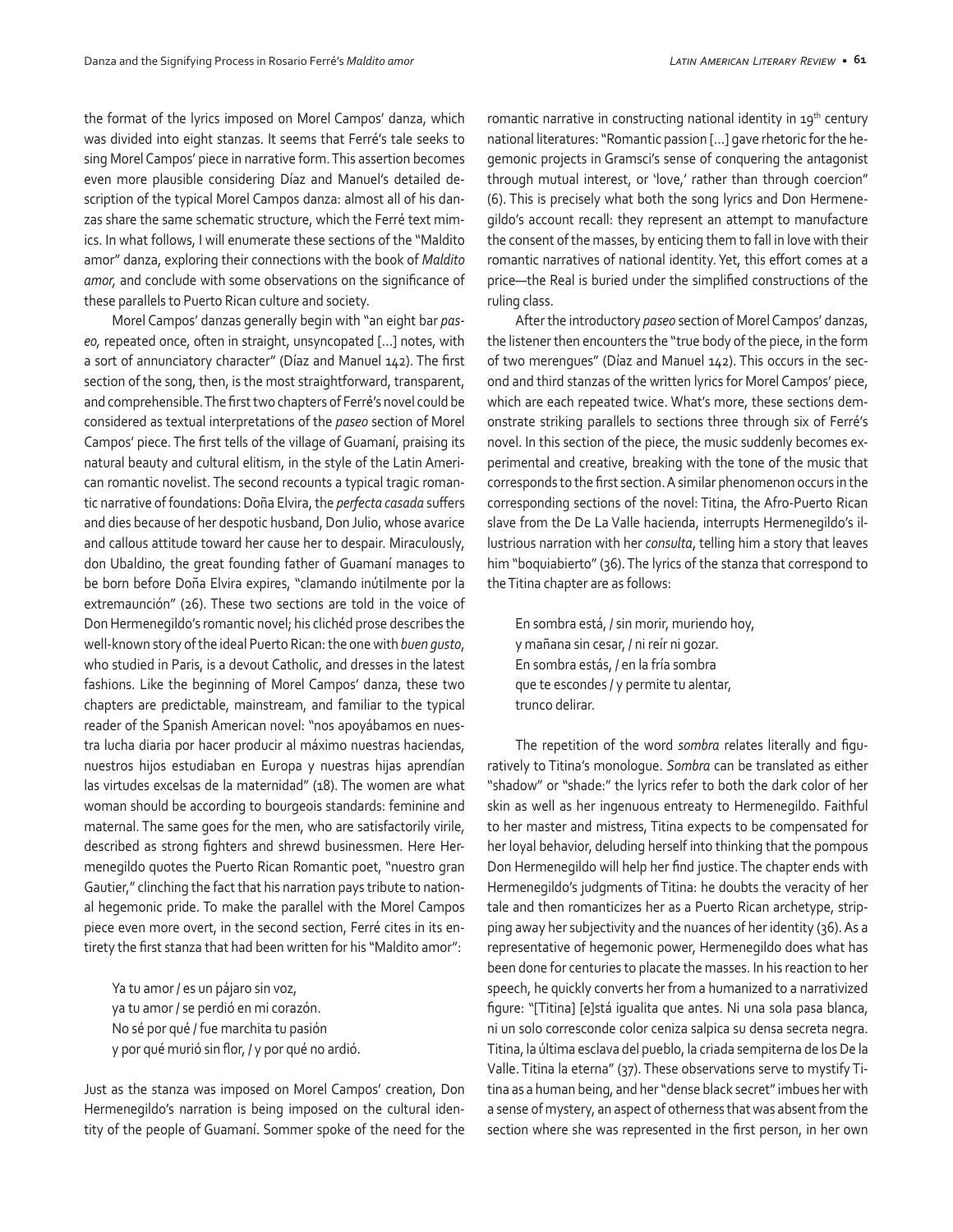words. Her voice fades amidst the imposition of Hermenegildo's signifying narration, stripping her of power. She is romanticized and depersonalized in his depiction of her as the eternal village slave. This image creates, for the expected bourgeois reader of Hermenegildo, a sense of comfort in the status quo: Afro-Puerto Ricans will maintain their subaltern status as other, never rising above their place, never shall they successfully demand justice; instead they shall remain comfortably in the *sombra* of their paler-skinned counterparts.

The stanza from "Maldito amor" that corresponds to Titina's monologue is repeated twice in Morel Campos' piece, for which its repeated stanza would appear to correspond to section four of *Maldito amor* the novella, entitled, "El desengaño." This section again takes the voice of Hermenegildo's epic style of narration and in it, he recounts the disenchantment of Don Julio Font, the owner of *Central Justicia,* the last sugar cane plantation not owned and operated by the Americans. Font realizes that his antiquated machines are no match for the American's expensive machines, which convert *melao* into sugar in a matter of seconds (41). Don Julio's humiliating conversation with two rude American bankers, Mr. Durham and Mr. Irving, leave him realizing he will never be able to be independent while the Yankees are in town. As we find out toward the end of Ferré's novel, with Gloria's revelation, Don Julio had African heritage. If we read between the lines of this section in Hermenegildo's words, we can find the writer's subtle racist references toward the dark-skinned Julio. Several times he refers to don Julio's "enormous body":

Caminaba muy erguido, sacando pecho y moviendo con orgullo los hombros para destacar mejor su enorme altura. (40);

Había ensanchado el tórax en los últimos años y los trajes de hilo solían quedarle algo apretados, lo que destacaba aún más su enorme altura. (43);

Don Julio giró, como acorazado que se inclina hacia estribor, su enorme cuerpo hacia Mr. Irving, y se le quedó mirando con los ojos desorbitados. (44)

These quotes reveal Don Hermenegildo's racist inclinations: although in his narrative he never mentions Julio's racial background, here he clearly reveals his anti-African biases. For Hermenegildo, Julio is enormous and odd-looking in a professional suit, he is more like a battleship than a human being, and he has unreal eyes, which seem to bulge out of his skull. Using a technique akin to what he did to romanticize Titina, Hermenegildo also converts Don Julio into the Other, taking away his humanity and reducing him to the status of object. Again, in this chapter, a *sombra* underlies the narration, and its meaning is again twofold: the dark skin underlying Hermenegildo's racist depiction of Don Julio, and the darkness brought to the village by the greedy and uncouth American businessmen. Hermenegildo's voice represents not only a hegemonic force, but at the same time, he forms part of a nation subject to the violence co colonialism: he tells the story of the overshadowing of Puerto Rican farmers by the Northern power. The imagery at the end of the chapter illustrates Hermenegildo, as representative of the Puerto Rican governing class, yet also humiliatingly defeated by the brutish Americans: "los hacendados de Guamaní se toparon con los Infantes de la Marina Norteamericana cerrándoles el paso" (45). The reader feels compelled to both condemn Hermenegildo as racist and sympathize with his plight at the American oppression of the island. Like the imposed lyrics of Morel Campos' song, the reader experiences a sense of ambivalence: he can neither "laugh nor enjoy" (to quote the lyrics), since Hermenegildo represents both oppressor and oppressed.

One might refer to chapters three and four of Ferré's novella as the *sombra* chapters, because of the corresponding lyrics imposed on Morel Campos' song: the text here deals both overtly and covertly with the topic of race and blackness*.* What's more, this section of Morel Campos' song is in the style of a *merengue,* a musical and dance movement that has strong African roots, mostly likely tracing back to Haiti and Madagascar (Austerlitz 1). In the same way that Hermenegildo seeks to hide Don Julio's African heritage, many Caribbean people often deny the African roots of merengue music. Again, Ferré utilizes the themes and format of her novella to demonstrate the nuances of Morel Campos' song. The novel represents here both the signified and signifier, as if a sort interminable Mobius strip, unable to separate the one aspect from the other. These uncanny parallels of chapters three and four to the merengue section of the danza demonstrate that the Morel Campos piece is not only intricately linked to its lyrics but also to Ferré's text.

The third stanza of Morel Campos' danza, which corresponds to the sixth and seventh sections of the novel ("La confesión" and "El rescate"), is in the musical form of a trio. In this section of the song, three voices sing three different melodies. This mixing of voices overshadows the lyrics due to the complication of the sounds. The lyrics are as follows:

¡Ay! No podrás / renacer del corazón, no podrás / descansar del corazón. Ya tu amor / sin morir se muere hoy ya jamás verá la luz / sin saber por qué.

"La confesión," like Gloria's enquiry, begins in the first person: Arístides, the second son of the landowning De La Valle family, recounts his version of the events surrounding his brother Nicolás' death to Don Hermenegildo, falsely calling Nicolás a homosexual and a degenerate. It ends, as in Gloria's account, with a reaction and judgment from Hermenegildo, who decides that,

Aquella imagen de Nicolás como un degenerado y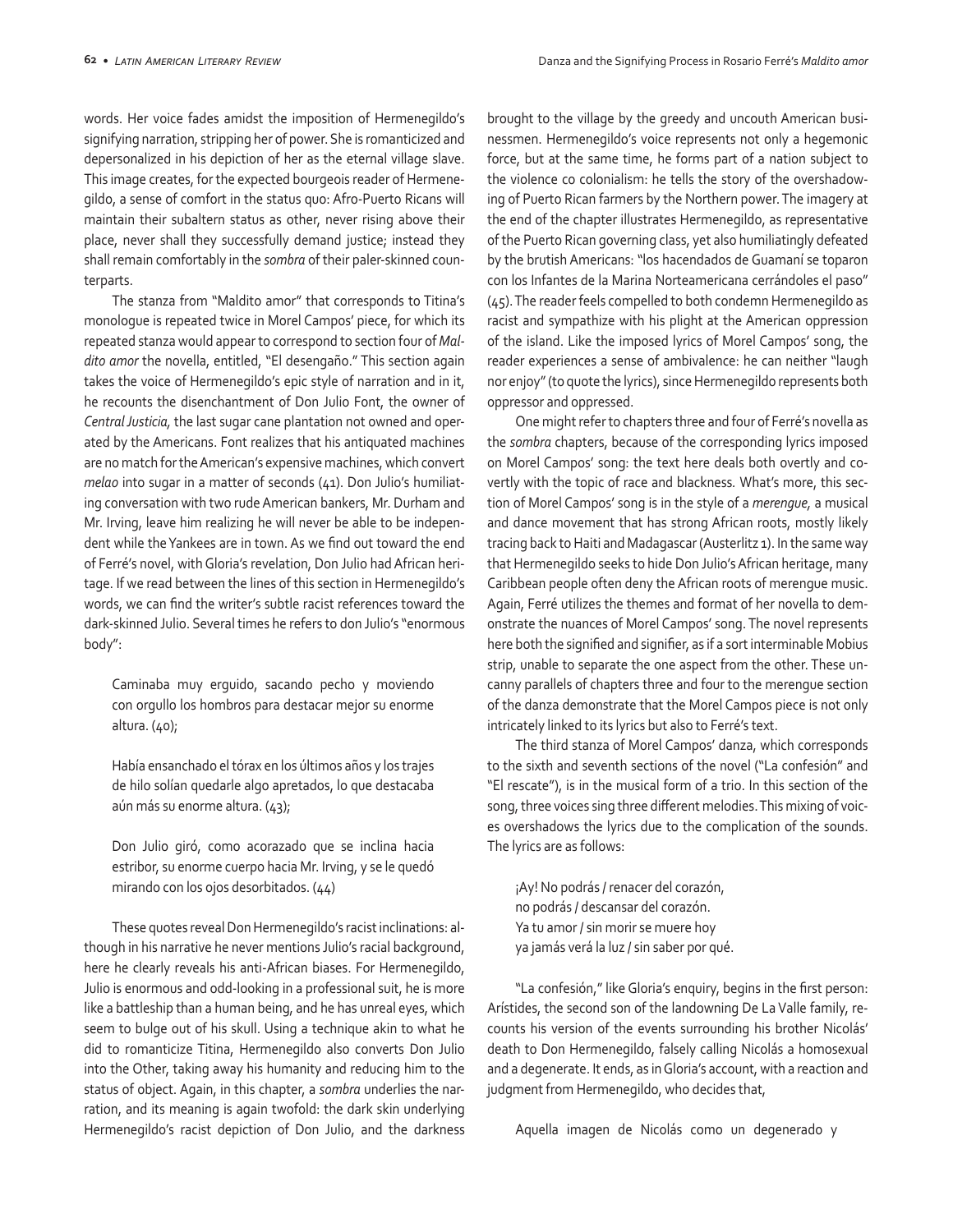de Ubaldino como un ser destruido, arrasado por la enfermedad y la desilusión, me resultó devastadora. Cuando Arístides terminó su relato tuve que cerrar los ojos para que no se me saltaran las lágrimas. Aquella historia me contaminaba, me hacía a mí también cómplice de la corrupción más vil, y me negué de plano a creerla. (59)

Just as the danza becomes complicated with the different singing voices, so does the clarity in Hermenegildo's mind surrounding the history of the De la Valle line with the appearance of Arístides' version of the story. If Hermenegildo were to believe the sordid history of the family of Guamaní's founding father, it would be devastating. He decides that it is better to close his eyes, ignore the truth. In the same way, while listening to the trio in the danza, the listener has no choice but to absorb the different sounds, the lyrics being impossible to decipher, the listener cannot find the signifiers and is forced to close the mind to reason. The phrase "No podrás" is repeated twice in this stanza: As we listen to both song and story, like Hermenegildo, we are forced to accept the fact that we cannot understand*.* As Arístides throws the official history, as well as Titina's version, into question, the reader begins to comprehend that she cannot know the truth, perhaps because there is no truth. In accordance with postmodernism, Ferré's novel argues in favor of a mentality of not knowing instead of the futile search for logic in the mixture of voices and sounds that compose the construction of reality. In her treatise on reader theory, *Uses of Literature,* Rita Felski writes on the need to let go of theoretical baggage and let the written word "enchant" us. She writes that when one is enchanted by a text, "Time slows to a halt: you feel yourself caught in an eternal, unchanging present. Rather than having a sense of mastery over a text, you are at its mercy" (55). This illustrates the idea of *no poder,* as described in the danza as well as the novella. This novel has many voices, and as the story progresses, the reader, if passively enchanted, allows himself to be at the mercy of the different voices: Hermenegildo, Titina, Arístides, Laura and Gloria, all combine narratives to create a cacophony of sounds. The reader must choose between the arduous mental task of trying to keep the different accounts of the events straight or become hypnotized by the text, allowing herself to experience the confusion that the novel imparts, without trying to decipher an answer among the many questions the novel inspires.

The sixth section of the novel, "El rescate," corresponds to the repetition of the "No podrás" stanza of the danza. In his proud and confident prose, Hermenegildo briefly declares that he has decided to disbelieve Arístides' ignoble account of his family's past. He then goes on to narrate Don Ubaldino's glorious rescue of the Central Justicia, in which he finds the loophole necessary to put a stop to the North American businessmen's plan to buy up his land. Ubaldino and Hermenegildo return victorious to their little village where they celebrate with "ferias, cohetes y misas" (67). It's as if the previous chapter had never happened. Ubaldino continues in Hermenegildo's estimation as the heroic savior of Puerto Rican land, boldly humiliating the greedy Americans, and proudly clinging to Puerto Rican independence from American hegemony. The repetition of this stanza of the song is accompanied by a key change, giving the song a triumphant but also hackneyed feel, since the technique has been so overused in contemporary music. Like the song, this section of the novel seems too good to be true. After hearing all of Arístides' accusations and woes, the reader finds it almost incredible that Ubaldino was the amazingly benevolent landowner that Hermenegildo makes him out to be. If the novella indeed corresponds in form to Morel Campos' danza, the coincidence of the song's trite key change and Hermenegildo's purposeful ignorance of the subaltern voices of Guamaní function together, one might say, in harmony. The song's lyrics in this section say, "tu amor […] jamás verá la luz / sin saber por qué," as readers we begin to understand that Hermenegildo most likely never will acknowledge the truth regarding Guamaní's history. Instead, he chooses to maintain the romantic narrative of Puerto Rico as a place where noble patriots boldly stand up to the North American pressures, in order to maintain their independence and self-sufficiency.

The penultimate section of the novel, entitled "El juramento," takes the voice of Doña Laura, who, from her death bed, confesses the truth to Don Hermenegildo: she believes either Don Julio or Arístides murdered her beloved Nicolás, and wishes to leave everything to his widow and son, Gloria and Nicolasito. This section, as well as the final one ("Homenaje a Morel Campos"), correspond to the final stanza of Morel Campos' piece, which repeats the lyrics of the first stanza of the song, yet here the music is changed into a minor key, creating a tone of lament and nostalgia in the music:

Sí, ya tu amor / es un pájaro sin voz, ya tu amor / se perdió en mi corazón. Sombra ya / para siempre lírica en el ciego manantial / que anudó tu voz.

This section of the danza feels as if a non sequitur: after the triumphant key change, suddenly the music reverts to a melancholic final tone, ending in a minor key, which contrasts quite starkly with the buildup and climax of the first three stanzas. Yet, the title of the song, "Maldito amor," or "Damned Love," gives some indication for such an abruptly melancholic tone. The first three stanzas seem to be building up to a triumphant moment and the listener anticipates a major key change, representative of a glorious and joyous love, but his expectations are dashed. This abrupt change into the minor key represents the "damned" side of romance—how quickly an apparently lovely and perfect relationship can take a turn into something that is broken, *maldito.* A similar change in tone occurs at this point in the novel: the final two sections of the story contrast quite drastically with Hermenegildo's romantic account of Don Ubaldino's glorious accomplishments: the novel culminates in the apocalyptic bonfire of the usurped land of the Central Justicia. The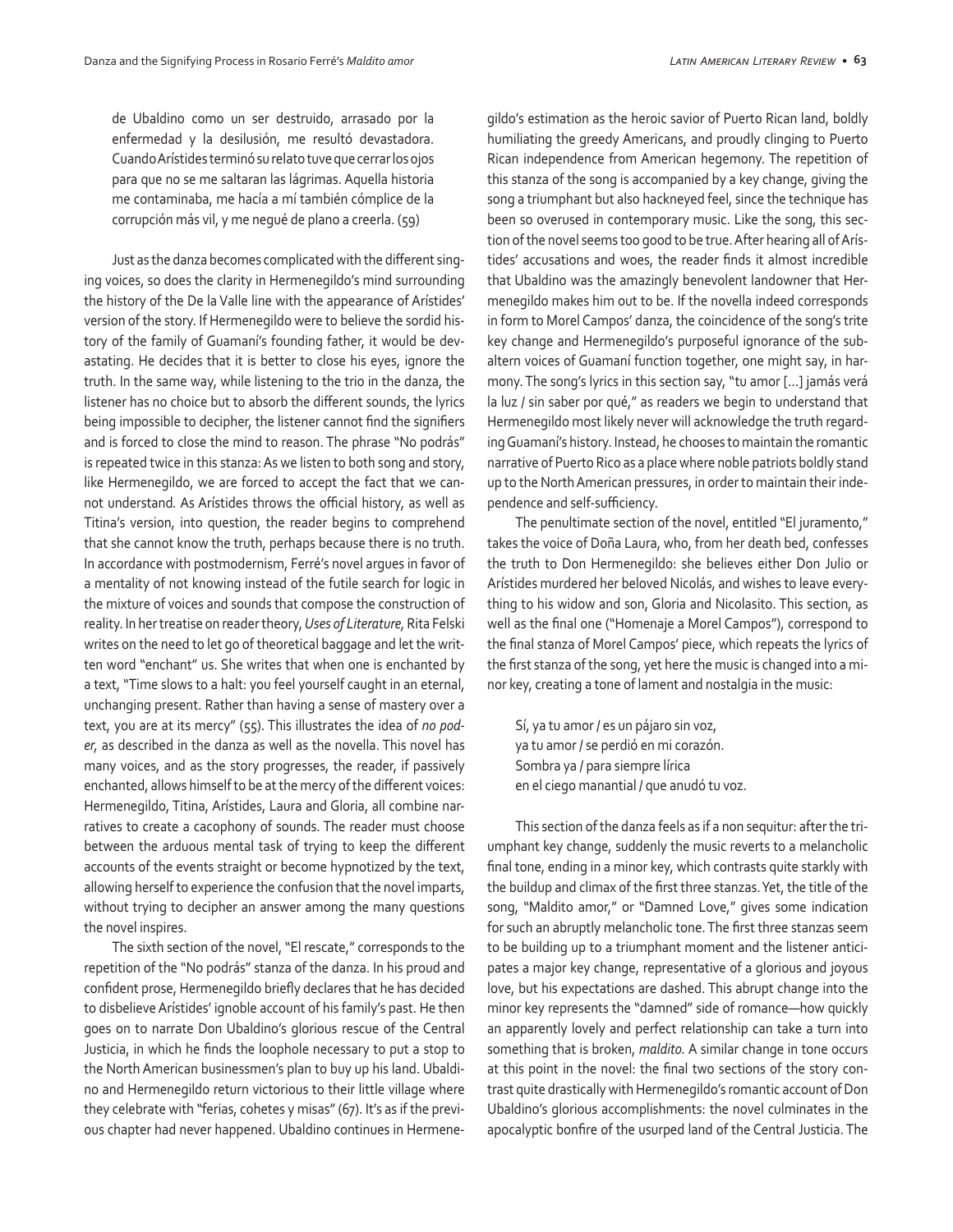dissolution of the story commences with the voices of two key female characters: Doña Laura's bleakly sincere version of the events that took place in the violent family history is followed by the liberated voice of her daughter-in-law Gloria in the final chapter. María Inés Lagos wrote on the importance of the women's voices in this novel as agents of exposure, in that they expose the racism of the dominant class: "Las voces de las mujeres muestran cómo la clase dirigente ha contribuido a construir una comunidad en la cual sus ciudadanos han estado sujetos a un tipo de circulación social propugnada por los valores de un grupo que privilegia determinados rasgos o ciertos orígenes" (95). Laura's *juramento* indeed plays this type of a role in the story. The project to erase the African heritage in the De La Valle family line—represented by Don Hermenegildo, Don Ubaldino, and his snobbish aunts, as members of the racist and elite ruling class—suddenly becomes exposed by her deathbed confessions.

Laura's *juramento* breaks with the preceding tone of this novel in one particularly noteable way: Don Hermenegildo's reaction to Laura's words. Laura boldly denounces Ubaldino and his family's racism and greed, even revealing that the great founding father had contracted syphilis and was mulatto (74-75). She gives an unabashadly gruesome account of Ubaldino's final illness: "exhibía impunemente sus vergüenzas por las ventanas y hacía sus necesidades encima de los butacones forrados de raso de la sala" (77). The reader here most likely anticipates the shock and horror with which the distinguished Don Hermenegildo will most likely react to this scathing account of his beloved foundational hero. Unfortunately, we are denied any knowledge of Hermenegildo's surprise: the section ends, again in Hermenegildo's words, however here he offers no judgment on Laura's dying words. He simply describes the scene and the entrance of Gloria in the room to tear the testament into pieces. Just as the final section of the danza seems to break in style with the previous ones, ending in a melancholic tune, Hermenegildo stops imposing his judgment on the De la Valle family. It is difficult to decide which is more disquieting: the accusations and negative descriptions of the De la Valle family, revealed by the lady of the house, or Hermenegildo's utter lack of reaction. This lack of reaction signals the impossibility of both the romanticisation and idealization of national historical narratives and that of absolutes in historiography. In these final two sections of the novella, the reader encounters a new way of being, a new order of narrating Puerto Rican historic and social realities, where women's voices are given primacy. In death, we are all equalized, as Laura observes, "la función de la muerte [es] nivelarnos a todos en nuestra última hora, obligarnos a reconocer que el coño y el carajo no tienen casta ni raza, y que, entre *feces et urinae,* todos somos iguales" (76). The sad letdown of the music in the final stanza of the danza corresponds to the feeling of defeat we can only assume that the (fictional) Hermenegildo must have felt: he can no longer in good conscience write his heroic version of Ubaldino's life.

Doris Sommer discussed the purpose of the Romantic nation-

building novels of Latin America: "Novels would teach the people about their history, about their barely formulated customs, and about ideas and feelings that have been modified by still unsung political and social events" (9). In other words, these novels would impose customs, feelings, and ideas about the nation's history. Hermenegildo sought to construct just such a novel, one in which the *guamaneños* memory could be molded into a unified narrative, as dictated by the ruling class. However, as the lyrics of the danza taunt, "Sombra ya / para siempre lírica:" because of Laura's disruption of Hermenegildo's narrative, his words will now fall into a lyrical shadow and disappear. In this way, the voice of the woman, Laura, finally triumphs over the written word of the hegemonic power, Hermenegildo.

Because it specifically mentions the composer's name in the title, the final section of the novel, "Homenaje a Morel Campos," appears to most obviously correspond to his danza. Yet, curiously, the text itself does something quite unexpected. Told entirely in the voice of Gloria, in colloquial language and full of slang, here we find a both a breakdown and manipulation of the signifying lyrics that were imposed on Morel Campos' signified/Real creation. For the first time in the novella, Hermenegildo is absent both as narrator and as physical presence: he neither speaks nor listens to anyone's account, but rather, in this section two black women address one another. In his article, "La 'loca del desván' y otros intertextos de *Maldito amor,"* Ricardo Gutiérrez Mouat claims that Ferré works with contradictions without trying to resolve them, an effect which complicates her texts. He states that in this way, "la imagen final de la nación puertorriqueña que proyecta *Maldito amor* no es redonda sino angular y refractada" (283). Indeed, the reader does encounter a variety of voices in the novella, and one might say that it ends with an "angular and refracted" image of the Puerto Rican nation, with the De la Valle family as microcosm of the island's society as a whole. However, this final section also provides something more than just fragmentation and plurality, and Morel Campos' danza serves to illuminate what really is occurring in the story's denouement. The final chapter promotes the possibility of a new order in Puerto Rican society via the women's ideological uprising against the cultural elites like Don Hermenegildo. Gloria tells Titina, "ese Guamaní arcádico que Don Hermenegildo tanto elogia en sus novelones románticos, no es otra cosa que un infierno, y la mayoría de los guamaneños mueren como moscas de tuberculosis, de uncinariasis y de inanición" (84). Gloria also exposes Ubaldino's faults, including the fact that he eventually sold out to the Americans to maintain his lavish lifestyle (83). Ubaldino's fragmented loyalties led to his destruction and justified Gloria and Titina burning down his sugar mill, which was supposed to be the pride of the Puerto Rican independence movement and symbol of national identity. The novel closes with Gloria entreating Titina to sing with her a revised version of the final stanza of the Morel Campos danza. Notice here the juxtaposition of the two different sets of lyrics: